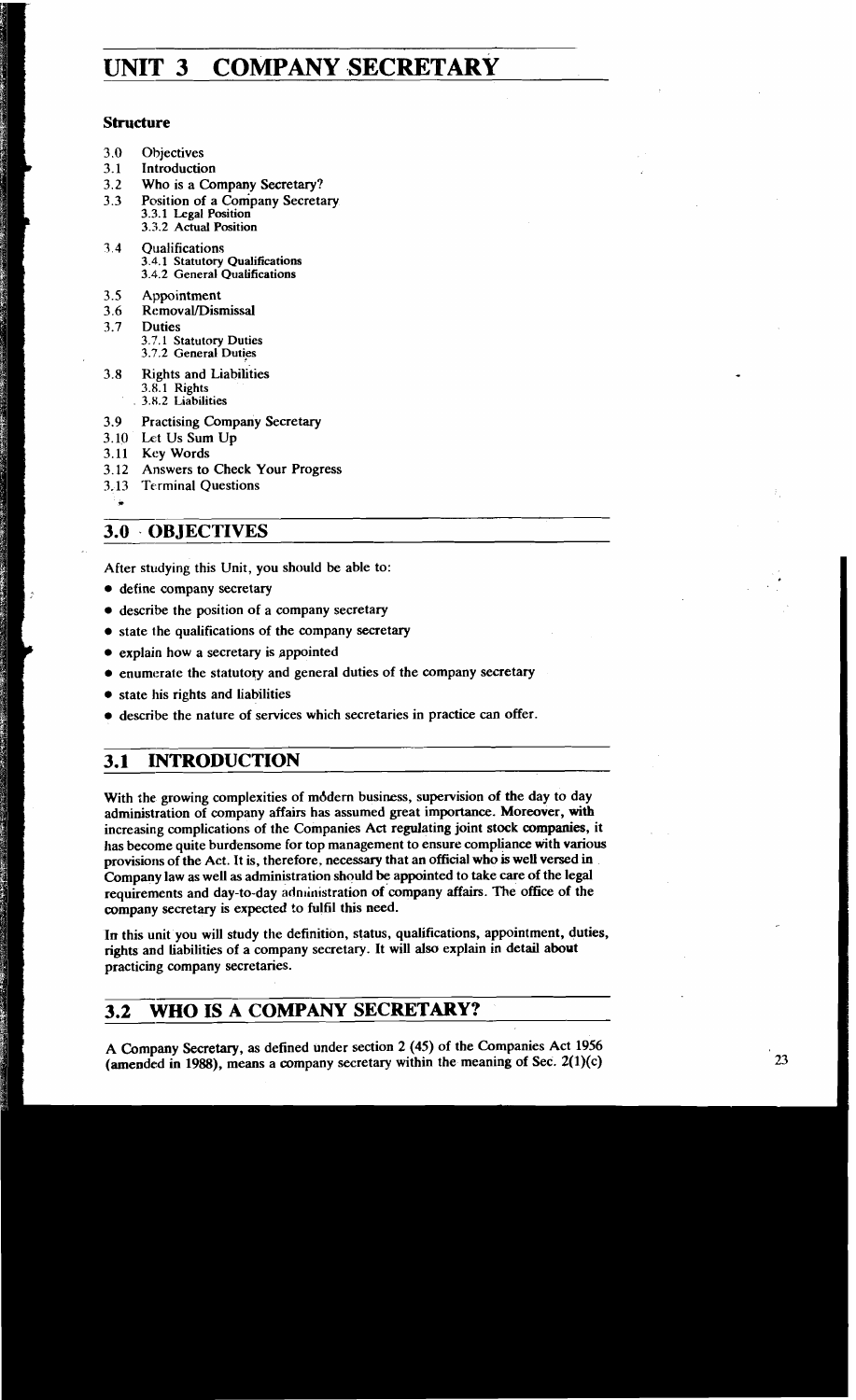**Fundamentals of Secretarial Work** of the Company Secretaries Act 1980, and includes any other individual possessing the prescribed qualifications and appointed to perforin the duties which may be performed by a secretary under this Act and any other ministerial or administrative duties. IJnder Sec. 2(l)(c) of the Company Secretaries Act **1980,** a company secretary is defined as "a person who is a member of the Institute of Company Secretaries of India."

> Thus, a Company Secretary may be defined as an individual who possesses qualifications prescribed In law **anti** is appointed to perform the duties of a secetary Islaid down in the Companies Act and any other ministerial or administrative duties.<br>Arising out of the above definition, the following points should be noted:<br>1) Only an individual can be appointed as company secretary; N

- 1) Only an individual can be appointed as company secretary; Neither a firm nor a body corporate can be so appointed.
- 2) A company secretary should be a whole-time officer of the company.
- 3) A company secretary should perform all duties which are laid down in the Companies Act.
- 4) The company secretary should also perform all other ministerial and administrative duties which may be assigned to him.
- **5)**  Government from time to time. A company secretary must may be assigned to him.<br>possess the qualifications prescribed by the Central ime.

# **3.3 POSITION OF A COMPANY SECRETARY**

The position or status of Secretary in the administrative set up of a company may **lye**  discussed broadly under two heads, viz., legal position and actual position.

## **3.3.1 Legal Position**

Although the legal position of the company secretary has not been defined separately in the Indian Companies Act, it is possible to infer what his position is from the observations of legal experts and various provisions of the Cbmpanies Act. It is stated in Palmer's Company Law that "secretary is the officer of the company, who is charged with the duty of ensuring that the affairs of the company are conducted in accordance with the provisions of the Act and the company's articles, and generally in accordance with the law." Thus, the status of a company secretary in the eyes of law is not merely that of an employee who is only to carry out the orders of the directors. He is an officer of the company with extensive duties and responsibilities. He makes representations on behalf of the company and also enters into contracts on its behalf which come within the day to day running of the company's business. This is the viewpoint of judicial authorities in England.

A similar position is reflected in the provisions of the Indian Companies Act and the Rules framed thereunder. Under sections **2(30)** and 5, secretary is included in the definition of "officer" and "officer in default" and bracketed with managers, managing director and directors of the company. Similarly, as per Rules framed under the Companies Act, the secretary is referred to as a responsible officer for signing and filing various forms and returns and for maintaining statutory books. He is liable to penalties if he defaults in discharging his statutory obligations as a principal officer'of the company. Also, in the Rules framed under the Monopolies and Restrictive Trade Practices Act, the secretary's position is bracketed with that of the manager and director as 'principal officer' in relation to an undertaking owned by a body corporate. Further, the secretary is recognised as the principal authority for administrative requirements under the Income Tax Act, Stamp Act, Shops and Establishments Act, Sales Tax Act and Factories Act.

### **3.3.2 Actual Position**

The actual position of a company secretary may be stated to be simply that of an employee (servant), agent and mouthpiece of directors. If this view is accepted literally, a secretary should carry out the instructions given by the Board of Directors irrespective of the advisability of the same. **He** is to implement the policies and execute the decisions of the Board, having no authority to exercise any discretion. In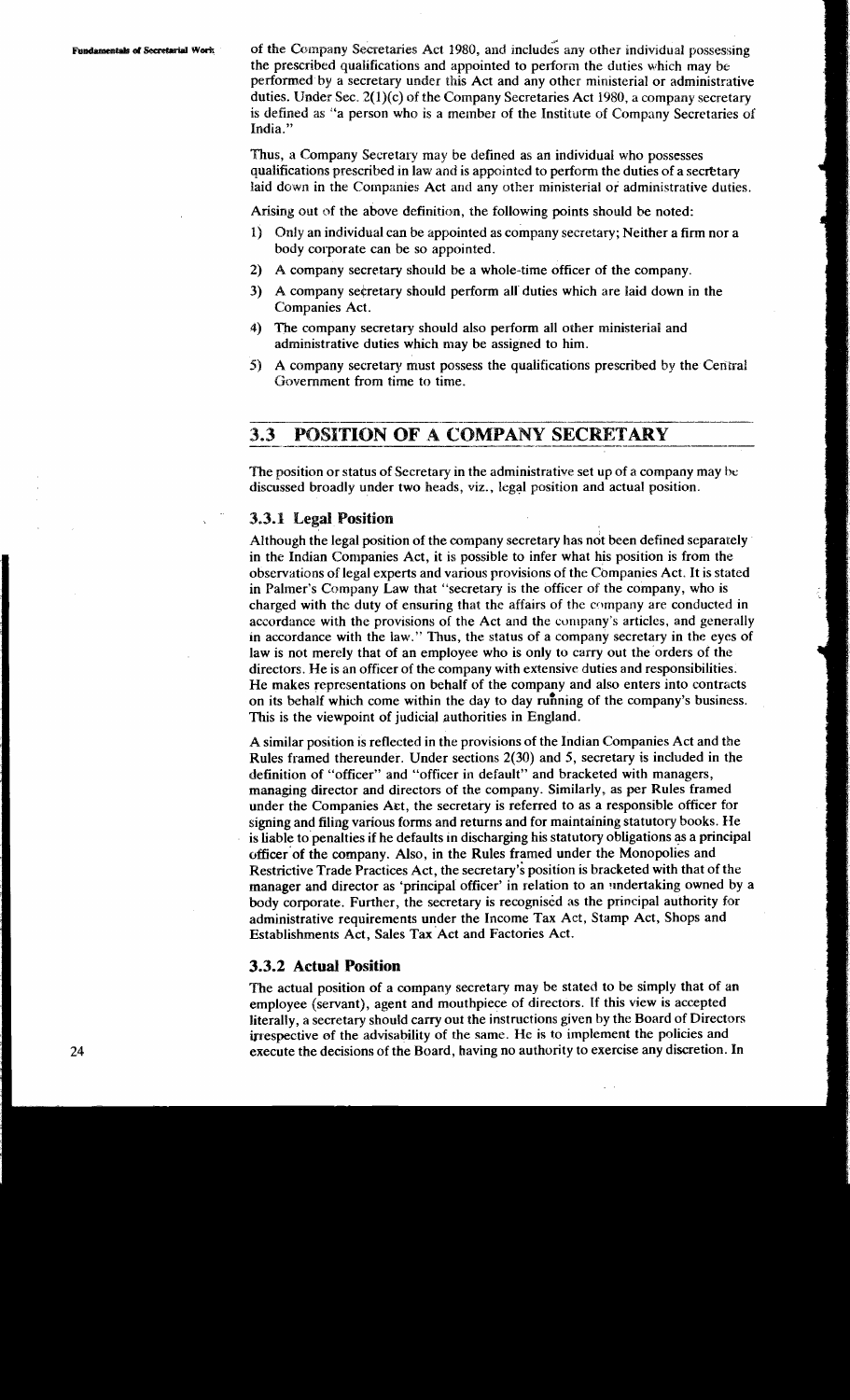other words, the secretary as an agent or employee would seen; to have no discretion **Compary Secretary** of his own as regards the conduct of company affairs. However, in most companies, the actual position and role of the secretary is something more than that of an employee, agent or mouthpiece.

In actual practice, the Board of Directors of most companies depend on the secretary in different ways as outlined below:

- I) Decisions on routine matters relating to day to day work is left to the discretion and judgement of the secretary, as directors cannot handle each and every matter requiring urgent action on the spot.
- 2) The task of dealing with the staff, shareholders and outsiders is also left to the discretion of the secretary. He acts as a link between the directors and the staff and outsiders, and communicates **:ill** policy drcisiisns **of** the Board to the staff, shareholders and members of the public. For these purposes, authority is delegited to the secretary to act as **PKC)** and liaison officer.
- **3)** Directors often seek information and advice frorn the secretary while framing policies and taking important decisions, although legally speaking the secretary cannot assume any such role. Indeed, through his initimate knowlegde of the day to day affairs of the company, and constant touch with the staff and shareholders, the secretary is best able to give advice and provide necessary information to the directors on appropriate policies and decisions to be made.
- 4) The sccretary being conversant with legislative changes and responsible for complying with all legal requirements, is looked upon for legal advice by the directors whenever necessary. He is also treated as a trusted confident by the directors.

Taken together, the actual position of the secretary is often described in the form of an analogy which likens the secretary to the ears, eyes and hands of a company, while the directors are likened to its brain. It is thus said that "while the directors are the" brains of a company, the secretary is its ears, eyes and hands."

The directors formulate the general policies of the company and thus act as its brain. But while formulating and executing policies, they depend heavily on the secretary. On the basis of information at his disposal and his judgement, the secretary gives advice and assists the directors in taking decisions, while conducting the day to day affairs of the company. Thus, the secretary may be said to act as the ears and eyes of the company. As one who executes company policies, the secretary is said to act as the hands of the company.

#### **Check Your Progress A**

- **1 Which of the following statements are True and which are False?** 
	- **i)** A company secretary is defined in the Companies Act, 1956, as per the definition given in the Company Secretaries Act, 1980.
	- ii) The Company Secretary performs only the duties which are laid down in the Companies Act.
	- iii) The Company Secretary is an advisor of the Board of Directors.
	- iv) Eavr does not permit the company secretary to enter into contracts on behalf of the company.
	- v) The role of a Company Secretary is something more than that of an employee, agent or mouthpiece.
	- vi) The actual position of a company secretary in relation to the company is similar to that of ears, eyes and hands in relation to the brain.
- 2 Fill in the blanks.
	- i) Day to day matters are left to the ............... and ............... of the company secretary.
	- ii) Directors of a company may be likened to the ............... of a human being.
	- iii) The secretary acts as a link between the ............... and the staff.
	- iv) The secretary is a responsible officer for ............... and ............... various forms and returns of the company.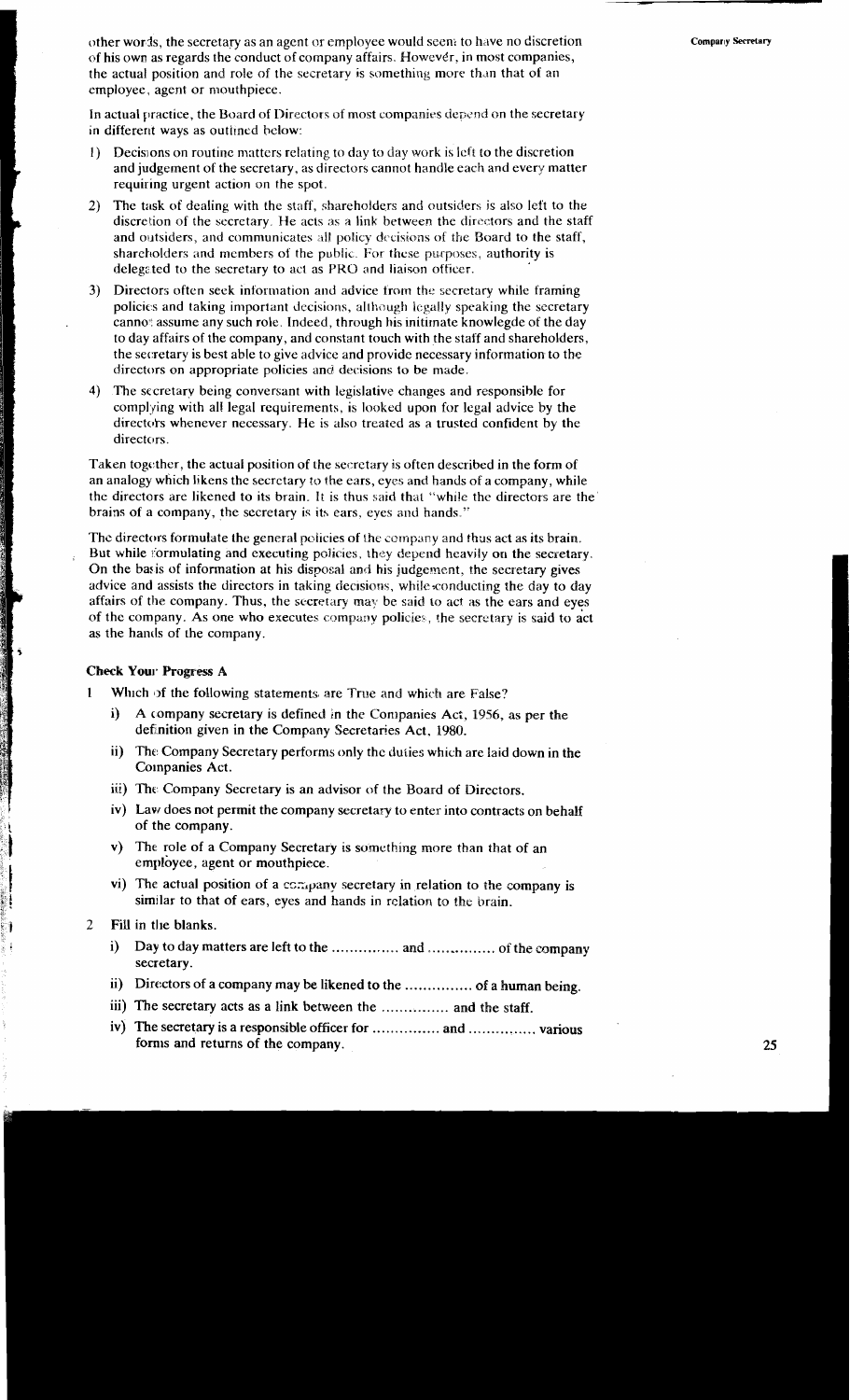# **Fundamentals of Secretarial Work 3.4 QUALIFICATIONS**

The qualifications required by a person to become a company secretary may be divided into two categories: 1) statutory qualifications as laid down by the Companies Act, and 2) general qualifications. Let us briefly discuss about them.

- . -

# **3.4.1 Statutory Qualifications**

Section 2(45) of the Companies Act has laid down that a company secretary must possess the qualifications prescribed by the Central Government from time to time. These may be regarded as statutory qualifications. **As** per the Rules framed in 1988, under the Act, the qualifications prescribed are as follows:

- 1) For companies having a paid-up share capital of Rs. 25 lakh or more there must be a whole-time secrctary, and no oue can be appointed as such unless he is a member of the Institute of Company Secretaries of India.
- 2) Companies having a paid-up share capital of less than Rs. 25 lakhs may not appoint a whole-time secretary, but in case a secrctary is appointed; as is usually done, he must posscss one or more of the following qualifications:
	- i) A member of the lnstitute of Cornpany Secretaries of India;
	- ii) Any person who has passed thc Intermediate examination conducted by the Institute of Company Secretaries of India;
	- iii) Post-graduate degree in Commerce or Corporate Secretaryship awarded by any University in India;
	- iv) Law graduate from any University;
	- v) A member of the lnstitute of Chartered Accountants of India;
	- vi) A person holding post-graduate degree or diploma in Management scie. granted by any University or thc Institutes of Management, Ahmedabad, Calcutta, Bangalore or Lucknow;
	- vii) A member of the Institute of Cost and Works Accountants of India;
	- viii) Post-graduate diploma in company secretaryship granted by the Institute of Commercial Practice, Delhi, under Delhi Administration, or diploma in corporate laws and management granted by the Indian Law Institute, New Delhi;
	- ix) Post-graduate diploma in Company Law and Secretarial Practice granted by the University of Udaipur; or
	- x) A member of the Association of Secretaries and Managers, Calcutta.
- 3) Non-profit companies registered under Sec. 25 of the Companies Act are exempted from the above rules regarding the qualification of secretary.

### **3.4.2 General Qualifications**

Besides the statutory qualifications discussed above, any person interested in a secretary's job should have certain other qualifications as well. They are as follovs:

- i) He should be well versed in the modern office methods and procedures relating to filing, indexing etc.
- ii) He shpuld have acquaintance with office machines, labour saving and time saving devices, and their usefulness in a modern organisation.
- iii) He should be a competent personnel manager conversant with the provisions of the Factories Act, the Industrial Disputes Act, the Workmen's Compensation Act, the Employees' Provident Fund Act, the Payment of Wages Act and other relevant laws.
- iv) He should have a thorough knowledge of banking operations and allied legislations connected with specific requirements of the organisation.
- **v)** He need not be a Chartered Accountant, but should be well versed in the principles of accountancy as well as in the technical aspects of business operations.
- vi) He should have personal qualities of imagination, initiative, organising ability, tact, intelligence, industriousness, self-discipline and a good personality so as to get on well with others and get full co-operation of his subordinates.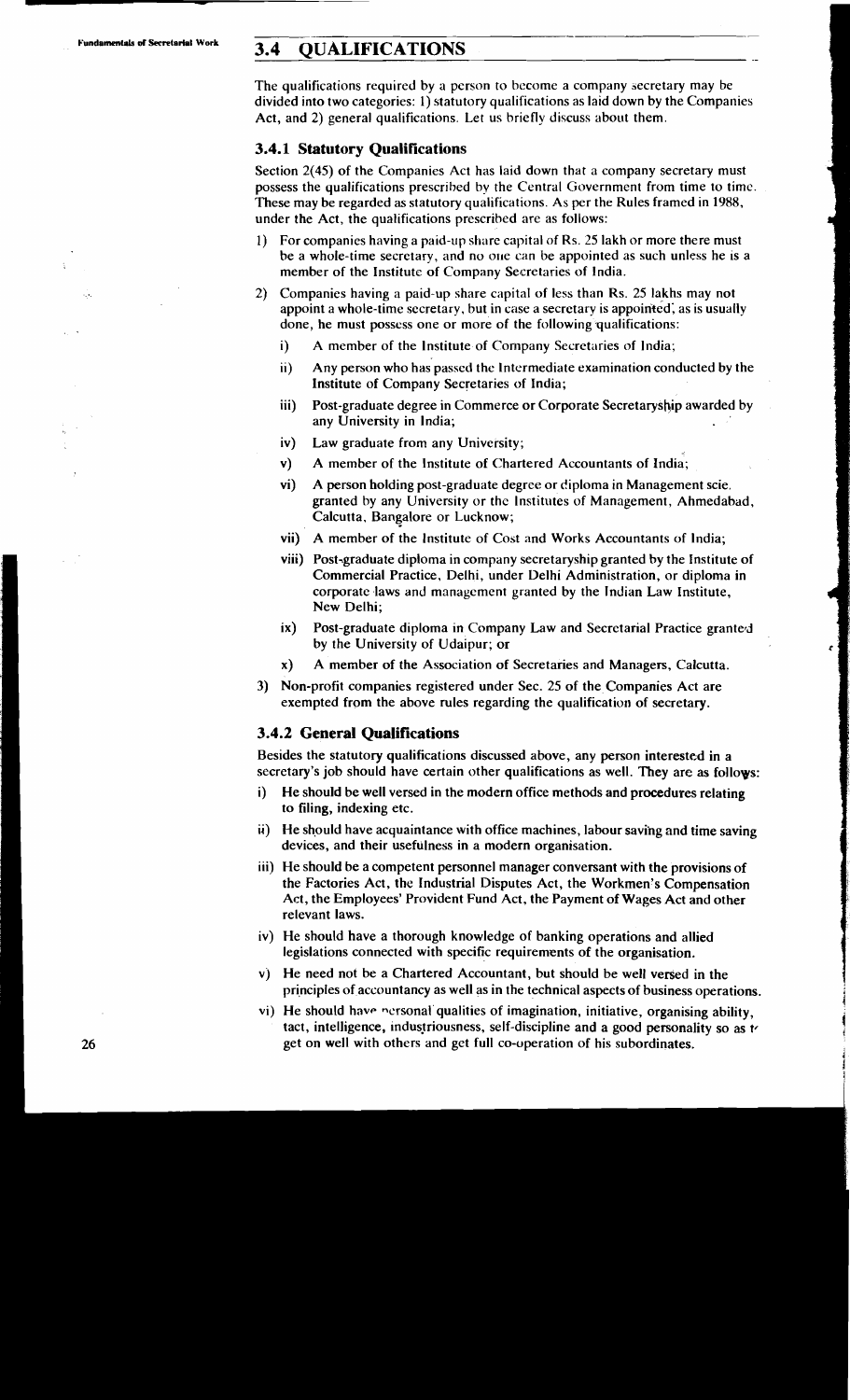An efficient company secretary is not made in a day or month. He acquires the competence through diligence and hard work, honesty of purpose and integrity of character.

# **3.5 APPOINTMENT**

Every company having a paid-up share capital of Rs. *25* lakhs or more must appoint a whole-time secretary. This is obligatory under the Companies Act. A director of such a company can also be appointed as secretary provided it has the approval of the company by a special resolution. But where the Board of Directors has only two directors, neither of them can be appointed secretary to that company. Besides, no individual can hold the office of secretary in more than one such company.

In the case of companies having paid-up capital of less than Rs. 25 lakhs, it is not obligatory to appoint a secretary. However, in practice every company usually appoints a secretary for which provision is made in the Articles of Association of the company.

The promoters usually appoint the first secretary who helps them to carry out all the preliminary work relating to the formation of the company. Sometimes his name is stated in the Articles of Association, and he is known as pro-tem secretary (i.e. secretary for the time being). As this appointment is made before the registration of the company, the secretary should get his appointment confirmed at the first meeting of the Board of Directors after the incorporation of the company, and enter into a fresh contract of service with the company.

Normal:y, the secretary is appointed by a resolution passed at the first meeting of the Board of 1)irectors. The Board may also authorise the Managing Director to appoint a secretary. me terms and conditions of his service are laid down in an agreement executed between him and the company. The agreemznt clearly states the date of agreement, duration of appointment, nature of appointment, salary and grade, perquisites, leave, period of notice required for resignation or termination of service, etc.

Under section 303 of the Companies Act, it is required that the particulars of appointment of a person as secretary must be recorded in the Register of **Directors/Manager/Secretary,** and the requisite particulars of appo:ntment must be filed in duplicate in the prescribed form with the Registrar of Companies within 30 days of appointment.

# **3.6 REMOVALIDISMISSAL**

Since the company secretary is appointed by a resolution of the Board of Directors, he can be removed from service by the Board or by the Managing Director, if he is so authorised by the Board. The Articles of Association contain provisions empowering the Board of Directors to dismiss or remove the secretary from the services of the company. He may also be dismissed under general powers of the Board to terminate the services of any employee of the company. Usually there is a clause along with the terms and condition of service in the service agreement which specifies the manner in which the secretary may be removed from service or dismissed. The secretary being on employee of the company, his removal is governed by the common law which applies to the relationship between master and servant. To terminate his services, due notice must be given in accordance with the terms and conditions of his employment. If there is no mention of the period of notice in the service agreement, a reasonable notice should be given. Otherwise, the company may be held liable to pay compensation. Even if the secretary is appointed for a fixed term, he can be removed from service before the expiry of the term by giving him a reasonable notice.

However, the secretary may be dismissed without notice for wilful disobedience, misconduct, negligence, incompetence or permanent disability. Also in case of compulsory winding up of a company by order of the court, the court order is deemed to be the notice of discharge of the secretary along with other employees of the company.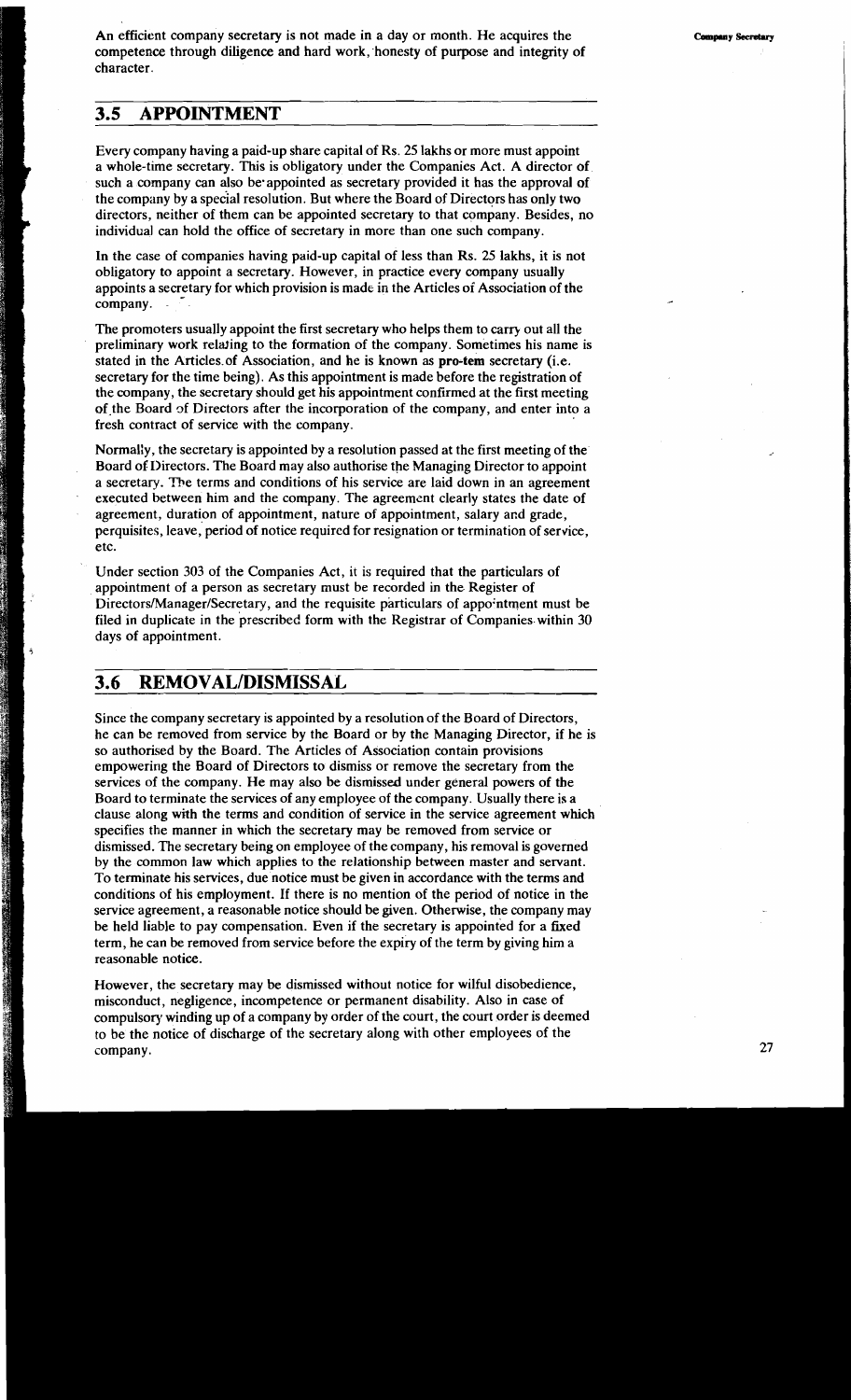$\mathcal{A}$ 

*damentals of Secretarial Work*. On the termination of the services of secretary by the company, a notification in prescribed form has to be filed with the Registrar of Companies within 30 days from the date of such termination. Necessary change must also be made accordingly in the Register of **DirectorsIManagerlSecretary,** etc.

#### **Check Your Progress B**

- **1** Fill in the blanks with appropriate word(s) selected from those given within brackets:
	- i) No one can be appointed as secretary of a company having paid-up Share Capital of Rs. 25 lakh or more unless he is a ............... of the Institute of Company Secretaries. (fellow/associate/member).
	- ii) A company secretary must have knowledge of ................. operations. **(machine/banking/computer)**
	- iii) The company secretary should be a competent ................. **(accountant/lawyer/personnel** manager)
	- iv) A secretary appointed by the prcmoters before registration of the company is known ............... secretary. **(acting/pro-ternlofficiating)**
	- v) Particulars.of the appointment of a company secretary must be filled with the Registrar of Companies within 30 days of his .................. **(registration/appointment/resolution)**
	- vi) The company secretary can be removed from service by the Board of Directors or .............. if authorised by the Board. (chairman/managing director/senior most manager).
- **2** .Which of the following statements are True and which are False:'
	- i) A company secretary can be removed from service without notice if there is no mention **of** the period of notice in the service agreement.
	- ii) Non-profit companies can appoint any person as secretary on the basis of general qualifications only.
	- iii) Even a part-time secretary of any company having paid-up share capital of less than Rs. 25 lakhs must possess one or more of the qualifications prescribed under Sec. 2 (45) and Rules framed under the Companies Act.
	- iv) A pro-tem secretary automatically becomes the company secretary after the registration of the company. FINE

# **3.7 DUTIES**

The duties of the company secretary may be discussed under the following broad heads:



**Duties as** Office **Executive.**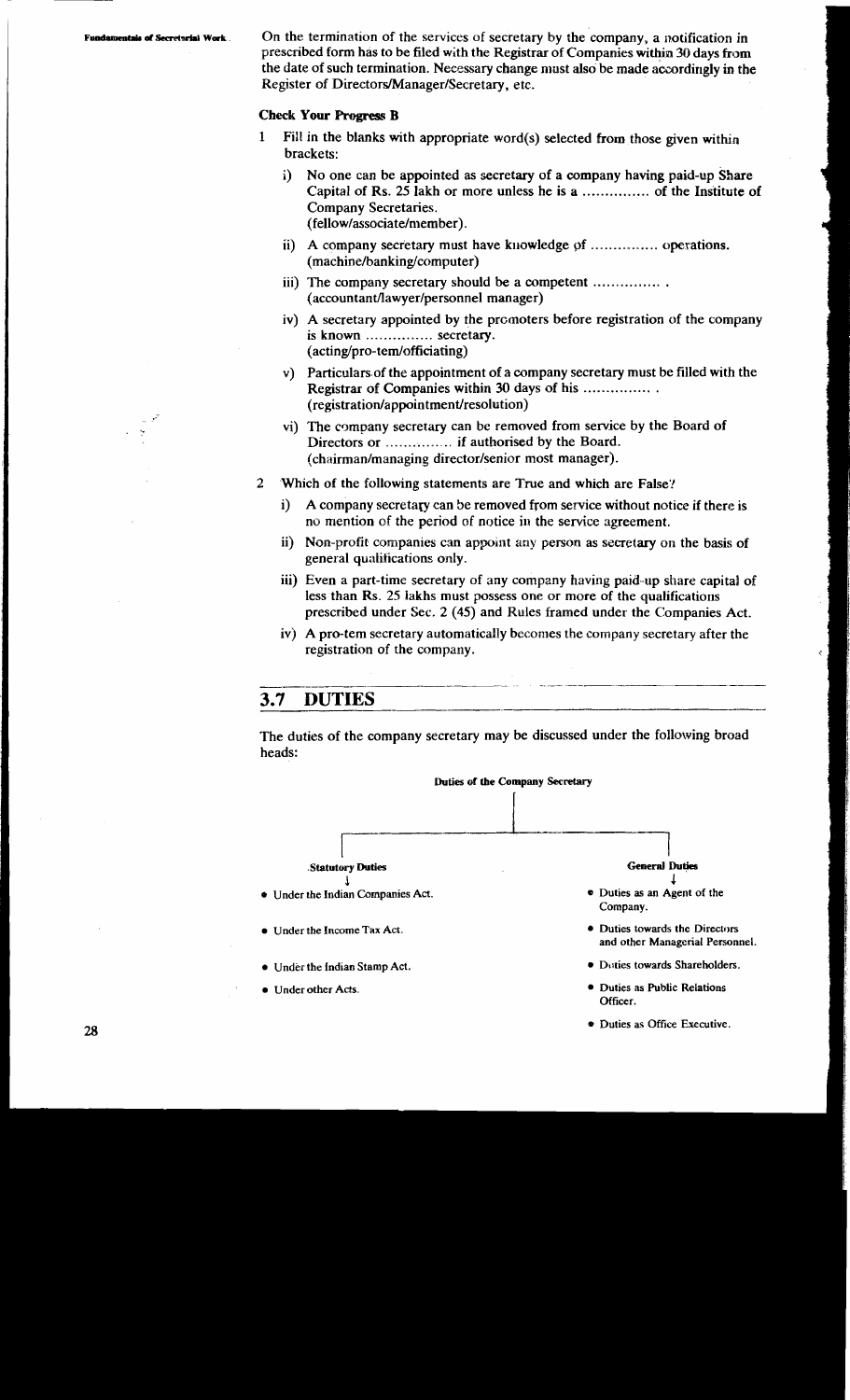## **3.7.1 Statutory Duties**

A secretary is the principal officer of the company. In this capacity he is required to comply with all legal formalities in respect of the provisions of various Acts which have a bearing on the activities of the company. Hence, relevant provisions of the Indian Companies Act, the Income Tax Act, the Indian Stamp Act, the Indian Sales **Tax** Act, etc. should be considered in this regard.

#### **Under the Indian Companies Act**

- 1) In the case of **2** public limited company, the secretary has to make the statutory declaration required before commencement of business by the company.
- 2) He should supervise the maintenance of books and registers of the company.
- 3) He **k** responsible for preparation and authentication of resolutions, returns, and documents, and their filling with the Registrar of Companies.
- 4) He should supervise the issue, allotment, transfer, and forfeiture of shares and debentures.
- 5) He is responsible for the issue of Share Certificates, Debenture Certificates, and any other certified documents on behalf of the company.
- **;Q)** He is responsible for safe custody and proper use of Common Seal of the company.
- 7) In the case of winding up of the company by the Court, he is to verify the statements to be subqitted to the Official Receiver or Liquidator.

#### **Under the Income Tax Act**

- $1$ ) It is the duty of the company secretary to see that the income-tax is deducted at source from the dividends and interests payable and from salaries of employees.
- 2) He is to supervise the timefy filing of tax returns with the Income Tax Authorities and issuing of certificates of income tax deducted to every shareholder receiving dividend or debenture holder receiving interest..

#### **Under the Indian Stamp Act**

1) It is the duty of the secretary to ensure that every legal document, Share Certificate, Transfer Forms, Share Warrants, Debenture Certificates, Mortgages and Charges, Hundis, Promissory Notes, etc. are affixed with stamps of requisite amounts.

#### **Under Other Acts**

- 1) Under the Sales Tax Act, he is to ensure timely submission of tax returns to the Sales Tax Authorities and payment of such taxes.
- 2) Under the Factories Act, Payment of Wages Act, Industrial Disputes Act, the Estate Duty Act, Monopolies and Restrictive Trade Practices Act, etc., he should comply with the relevant requirements.

# 3.7.2 General Duties

Besides the Statutory Duties, a company secretary has to perform many other duties covering different spheres of activities. They are known as general duties such as:

- Duties as an Agent of the Company.
- Duties towards the Directors and other Managerial Personnel.
- Duties towards Shareholders.
- Duties as Public Relations Officer.
- Duties **as** an Office Executive.

# **Duties is an Agent of the Company**

As agent of the company, it is the duty of the secretary to interpret and implement the decisions of the **Ifpard** of Directors of the company. He should communicate these dedisions to the staff, shareholders and outsiders, and finally execute them accordingly.

He should convene meetings of the Board of Directors, issue notices and agenda of such meetings and record their proceedings. The secretary can bind the company by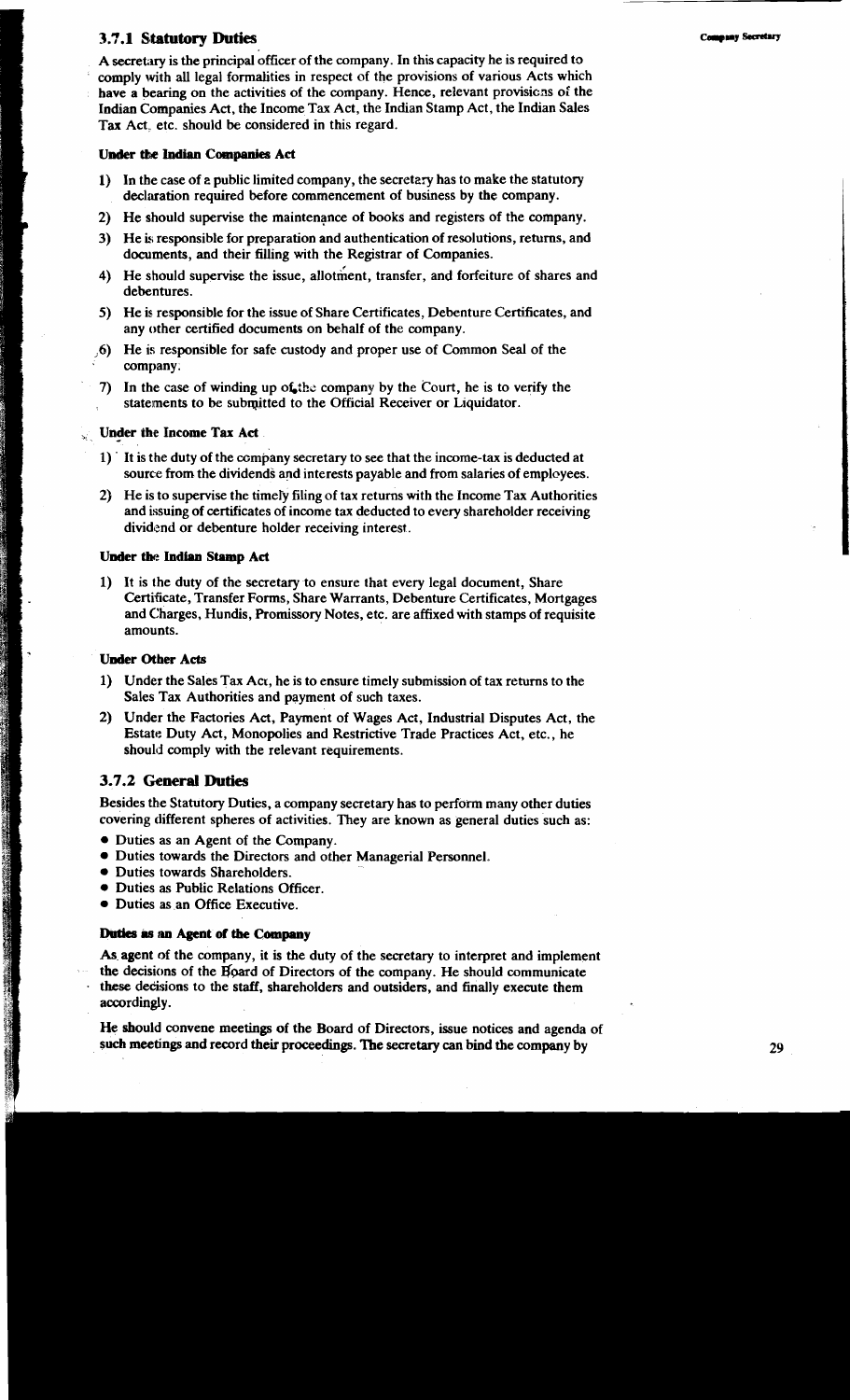**mentals of Secretarial Work** his actions provided that he acts within the scope of his authority. Although he is the agent of the company, he cannot enter into contracts with third parties unless he is authorised to do so.

#### Duties **towards** the Directors and otkr Managerial Personnel

Beside execution of the orders, the company secretary should help the Board of Directors to formulate policies. He should collect, arrange, ahd communicate information regarding the company and'its related affairs to advise and guide the Directors. Similarly, on all legal matters, the secretary should suggest the desired action along with suitable opinions. He should extend similar help and guidance to other managerial personnel as and when required.

#### Duties towards Shareholders

The shareholders who have subcribed to the share capital of the company are its owners. They have a right to safeguard their interest in the company. The company secretary, being the chief officer of the organisation, is expected to protect this interest. He is the link between the company, its directors and the shareholders.

The secretary should take care of all matters relating to issue of shares, their allotment, call notices, and forfeiture, if any, registering share transfers, supplying , copies of documents under the rules, payment of dividends, and calling of shareholders' meetings and recording their proceeding. He should do his utmost to develop smooth relations between the directors and the shareholders and avoid all possible conflict between the two: In the process, he should not divulge any secrets of the company which can adversely affect the interest of the company or any of its shareholders.

#### Duties as Public Relations Oficer

As the chief spokesman of the company, the company secretary projects, develops and nourishes the image of the company to the outside world. He informs the investors, creditors. customers, bankers, solicitors, government officials, and other sections of the public about the working and activities of the company through correspondence, circulars, press statements and other media. He should be a forceful advertiser as well as the liaison officer of the company without breaking the rules of secrecy. He should have a broad vision of the company's progress and future growth and communicate the same effectively to develop lasting public loyalty.

#### Duties as an Office Executive

The company secretary is the executive head of the office and discharges his duties with the assistance of his subordinates. It is the secretary's duty to organise, supervise and co-ordiante the office work for which he is directly responsible to the Managing Director and-the Board. All important records and files are kept in the custody of the secretary. He keeps control over the internal communication system through which he issues orders to various departments and coordinates their activities at the office level.

The secretary should be able to appreciate the problems faced by different sections of office staff and try to handle them without prejudice to any of them. He shou!d try to win the confidence of the staff for successful execution of the policies of the Board of Directors.

# **3.8 RIGHTS AND LIABILITIES**

## **3.8.1 Rights**

Primarily, the rights of a company secretary are provided in the contract between him and the company. However, he also enjoys various rights to enable him to **be** able to perform his statutory duties under the provisions of the Indian Companies Act. Thus the rights of a secretary include the following:

- 1) The secretary has the right to exercise control and supervision of the secretarial department.
- **30** 2) He has the right to sign documents requiring authentication of the company.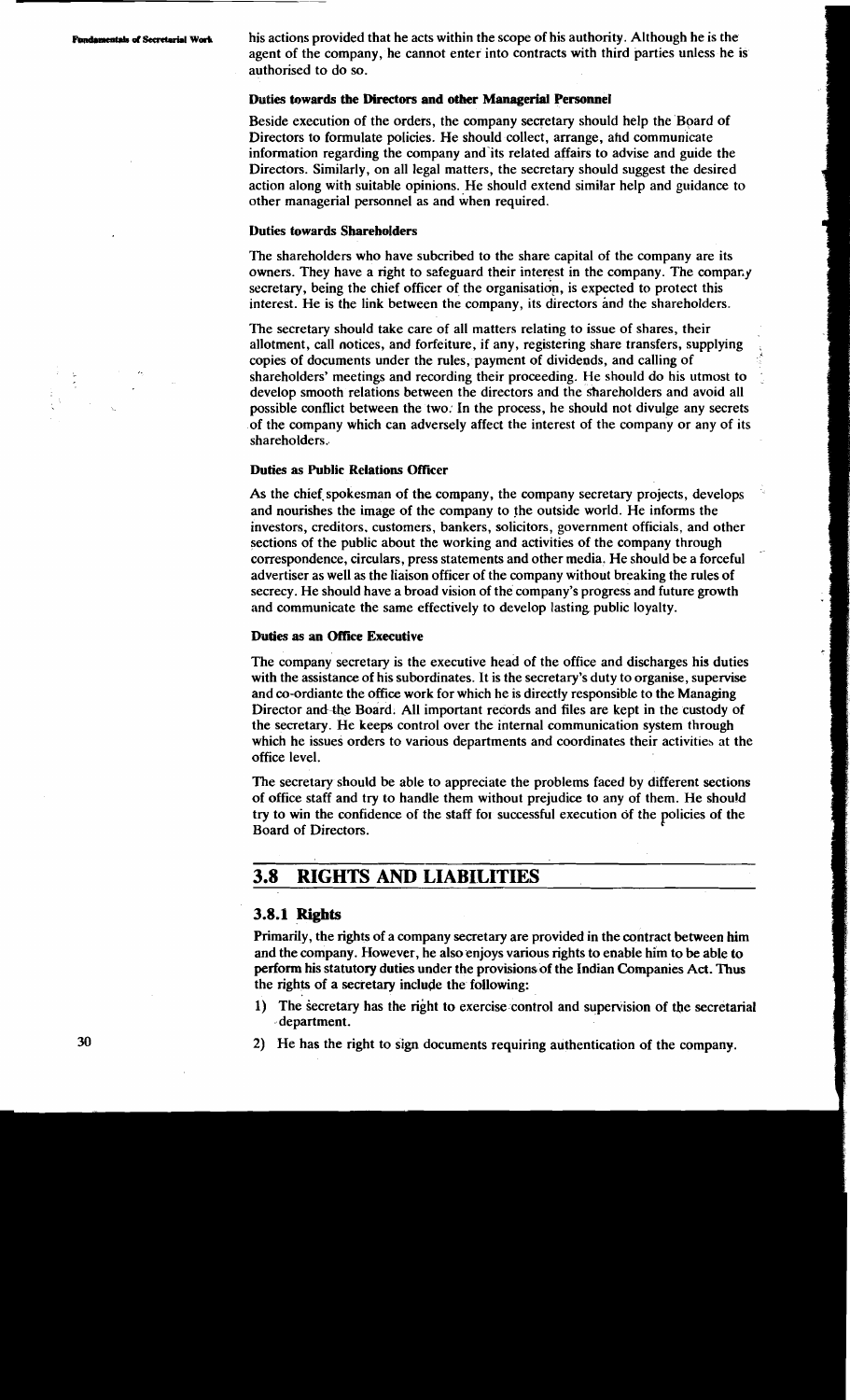- **3)** He has the right to receive reasonable noticc before his servlces can be terminated.
- **4)** He can claim damages for wrongful dismissal.
- **5)** He has the right to receive all his dues as a creditor in case of winding up of the company and 4 months' salary not exceeding Rs.  $1,000$  as a preferential creditor.

## **3.8.2 Liabilities**

The company secretary, as the chief officer of the company, enjoys certain rights and powers. At the same time, he is deemed to be liable for various acts of omission and commission caused due to his negligence. His liabilities may be discussed under two categories:

- 1) Statutory Liabilities; and
- 2) Contractual Liabilities.

### Statutory Liabilities

Statutory liabilities are those which are imposed under the Indian Companies Act or under any other Act of the land. 'They are both civil and criminal in nature. Failure to perform any of the statutory duties results in the liability of the secretary. For instance, failure to file returns, making false statements, unauthorised or illegal transfer of shares and all such matters will be covered under statutory liabilities. The secretary, however, is not responsible for fraud committed by his assistants unless his connivance is proved.

## Contraclual Liabilities

 $\mathcal{E}$  By virtue of the contract between the company and the secretary, the latter is held liable for breach of zny provision of the agreement. The secretary enjoys a fiduciary relationship towards the company and, therefore, he should not indulge himself in making secret profits due to his special position. Similarly, any loss or damage caused due to his authoritative position, LO the company or to any third party, will make him responsible to make it good. He is also liable for any wilful misconduct and negligence in the performance of his duties. Finally, he would be responsible for any disclosure of trade secrets of the company for which he may be restrained by an injunction taken from the court.

# **3.9 PRACTISING COMPANY SECRETARY**

The term Company Secretary' has been defined in the Company Secretaries Act 1980 as "a person who is a member of the Institute of Company Secretaries of India." A company secretary, thus defined, can accept full-time employment as secretary of a company or may practise independenrly as a company secretary, either individually or in partnership with one or more practising company secretaries. Thus, a practising company secretary is one who chooses to practice independently as a company secretary either individually or in partnership with one or more others.

According to Sec. 2(2) of the Company Secretaries Act 1980, a member of the Institute of Company Secretaries is deemed to be in practice when, individually or in partnership with one or more members of the Institute in practice or with members of other recognised professions (e.g. Chartered Accountant, Cost & Works Accountant) he engages himself in various activities specified in the Act, in consideration of a remuneration.

The follpwing areas of practice have been specified in the Act for practising company secretaries:

- I) to engage in the practice of the profession of company secretaries to, or in relation to, any company; or
- 2) to offer to perform or perform service in relation to the promotion, forming, incorporation, amalgamation, reconstruction, reorganisation or winding-up of companies; or
- **3)** to offer to perform or perform such services as may be performed by : **(i)** an authorised representative of a company with respect to filing, registering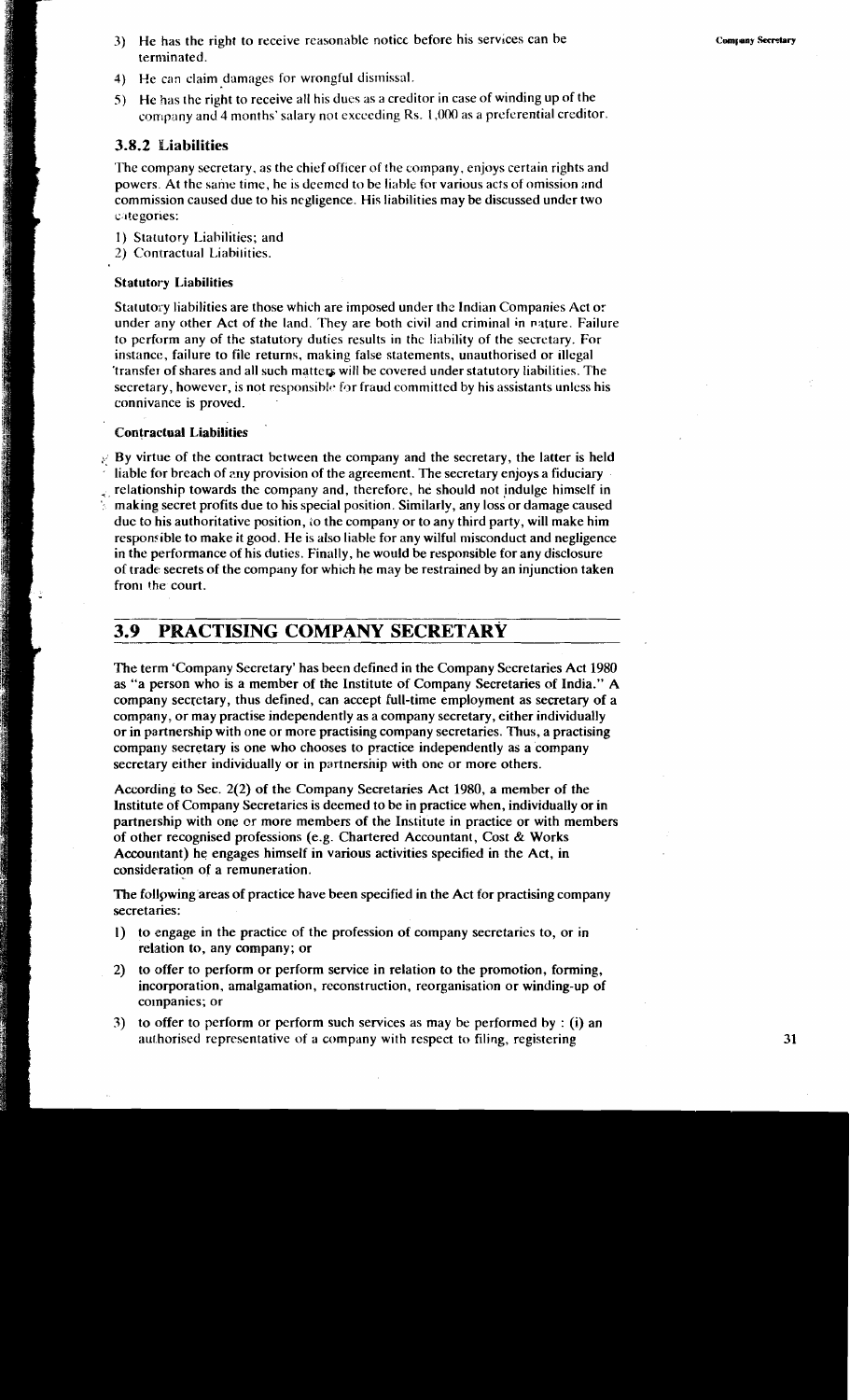Fundamentals **of** Secretarial Work presenting, attesting or verifying any documents (including forms. applications and returns) by or on behalf of the company; (ii) a share transfer agent; (iii) an issue house; (iv) a share and stock broker;  $(v)$  a secretarial auditor or consultant; (vi) an adviser to a company on management, including any legal or procedural matter falling under any law or any of the rules and bye-laws made by any recognised stock exchange; (vii) issuing of certificates on behalf of, or for the purpose of, a company; or

- 4) to hold himself out to the public as a company secretary in practice; or
- 5) to render professional services or assistance with respect to mattcrs of principle or details relating to the practice of the profession of company secretaries; or
- 6) to render such other services as, in the opinion of the Council of the Institute of Company Secretaries, arc or may be rcndcrcd hy a company secretary in practicc.

The Companies (Amendment) Act, 1988 has also specified certain areas wherein certifications by Secretary in whole-time practice have been recognised, viz.,

- Under Sec. 33(2) of the Act, a statutory declaration for compliance of legal formalities for incorporation of the company can now be given in the prescribed form by a company secretary in whole-time practicc.
- 2) Under Sec. 149 of the Act, a company having a share capital which has issued a prospectus inviting public to subscribe for its shares, the company cannot commence business unless a duly verified declaration by a secretary in whole-time practice has been filed with the Registrar that all the required formalities have been complied with.
- 3) Under Sec. 161, annual return of a company whose shares are listed on a recognised stock exchange, in addition to being signed by a director and the manager or secretary is also required to be signed by a secretary in whole-time practicc.
- 4) Under Sec. 269 read with Schedule Xlll to the Companies Act, the statutory certificates of compliance with the requirements for appointment of managing. director or whole-time director or manager can be given by secretary in whole-time practice.

#### **Check Your Progress C**

- **1** Which of the following statements are True and which arc False?
	- i) A company secretary is responsible for the issue of all certified documents on behalf of the company.
	- **ii)** It is the dut'y of the secretary to ensure that the tax returns of the company are accurate.
	- iii) A secretary can convene meetings of the Board of Directors whenever he feels it is desirable.
	- iv) The secretary should advice only the Board of Directors on legal matter, not the managers.
	- v) In the event of the winding up of a company, the secretary has right to claim all arrear salaries due to him as preferential credit.
	- vi) The secretary is not liable under law for frauds committed by his subordinates.
	- vii) A company secretary can be held liable if there is illegal transfer of shares between two parties.
	- viii) The rights of a company secretary are those which correspond to his duties prescribed in the Companies Act as well as those provided in the Service Contract.
	- ix) Under the Stamp Act, the secretary may render service as an adviser to a company and also as stock broker of the company.
	- **x)** A company secretary in practice cannot offer to perform as a secretary to a company jointly with any other practising secretary.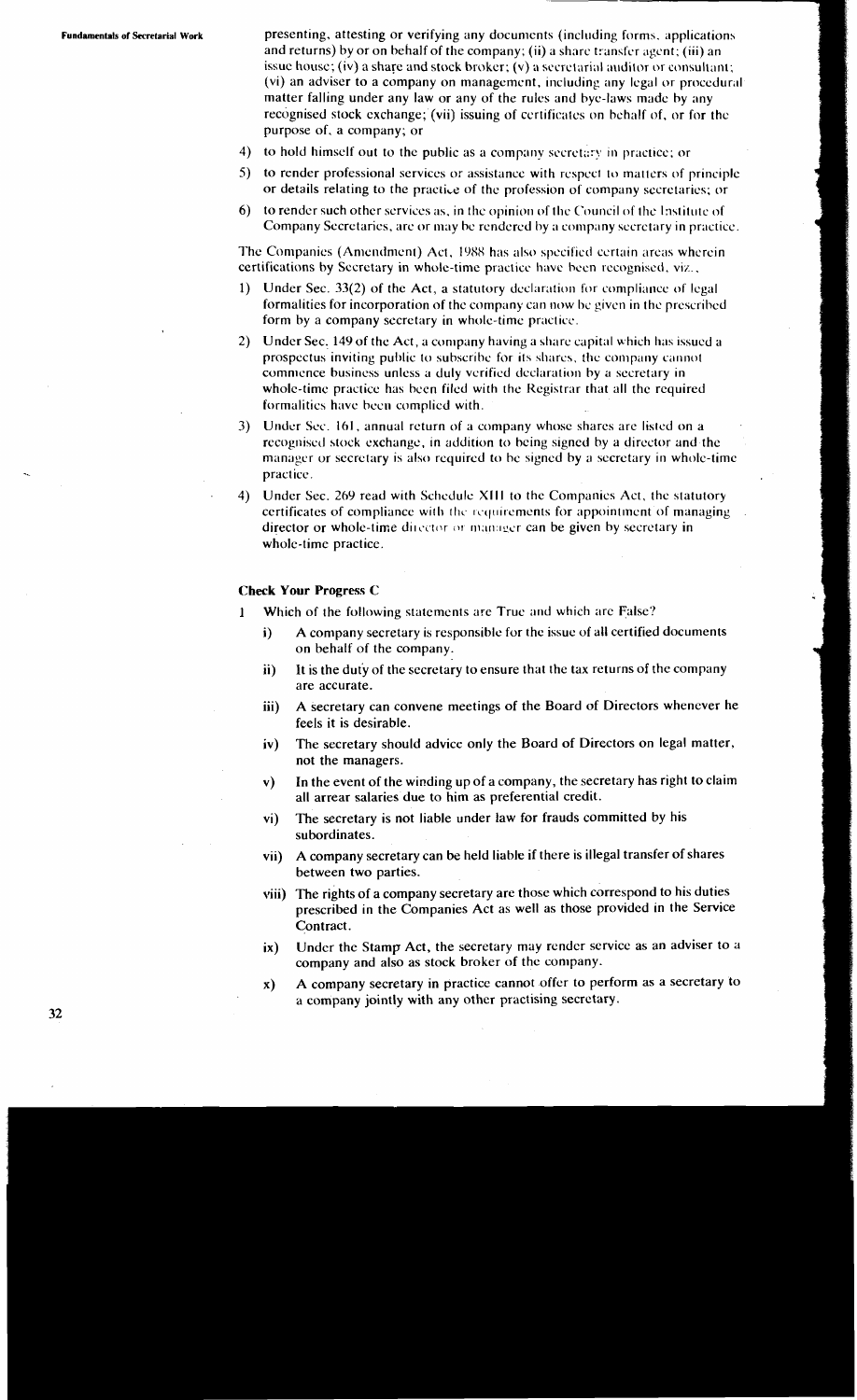# **3.10 LET US SUM UP**

A company secretary means an individual who is a member of the Institute of Company Secretaries of India, possesses the qualifications prescribed in law, and is appointed to perform the duties laid down in the Companies Act and any other ministerial or administrative duties.

The legal position of a company secretary is not just that of an employee (or servant) of the company. He is an executive officer of the company and is bracketed with managers, managing director and directors under the provisions of the Companies Act and other laws. His actual position is like that of the ears, eyes and hands of the company while the directors are its brains.

Statutory qualifications of a company secretary are laid down in the Companies Act separately in respect of secretaries appointed by companies having a paid up share capital of Rs. 25 lakhs or more, and for those appointed by companies having paid up share capital of less than Rs. 25 lakhs. In addition, a company secretary should also possess certain general qualifications e.g. knowledge of trade, industry, banking and finance, accountancy, taxation, company law, and a good personality.

**.2** secretary is generally appointed by the Board of Directors or by'the Managing Director if so authorised by the Board. The terms and conditions of service are governed by the service contract. The secretary can be dismissed by the Board or the Managing Director after proper notice is given. However, no notice is required if therc is wilful misconduct, negligence or permanent disability.

The company secretary has statutory duties under the Companies Act. Income Tax 'Act, Stamp Act and several other laws. **Hi?** general duties include those as an agent of the company, duties towards the directors and managers, towards the shareholders, as public relations officer and as office executive. The rights of a company secretary are provided in his service contract. He also enjoys various rights corresponding to the statutory duties he has-to perform. Being an officer of the company, the secretary is liable if he fails to comply with the provisions of the Companies Act and other laws. He may also be held liable for breach of any provision of the service agreement.

A practising company secretary is one who chooses to practice independently as a company secretary either individually or in partnership with one or more secretaries in practice, or with members of other recognised professions. The areas of practice of such a secretary are specified in the Company Secretaries Act 1980 as well the Companies (Amendment) Act 1988.

# **3.11 KEY WORDS**

**Company Secretary** : A person who is a member of the Institute of Company Secretaries of India, and is appointed to perform the duties of a company secretary and any other ministerial or administrative duties.

**Practising Company Secretary (Company Secretary in Practice) : A member of the** Institute of Company Secretaries of India who chooses to practice independently as a company secretary.

**Pro-tem Secretary** : Secretary appointed by promoters before the registration of a company.

**Statutory Liabilities : Liabilitics imposed under the Companies Act or under any** other Act.

**Statutory Rights** : Rights corresponding to the duties prescribed under the provisions of the Companies Act.

# **3.12 ANSWERS TO CHECK YOUR PROGRESS**

- A **1** i) True ii) False .iii) True iv) False v) True vi) True
	- 2 i) discretion, judgement ii) brain iii) directors iv) signing, filing